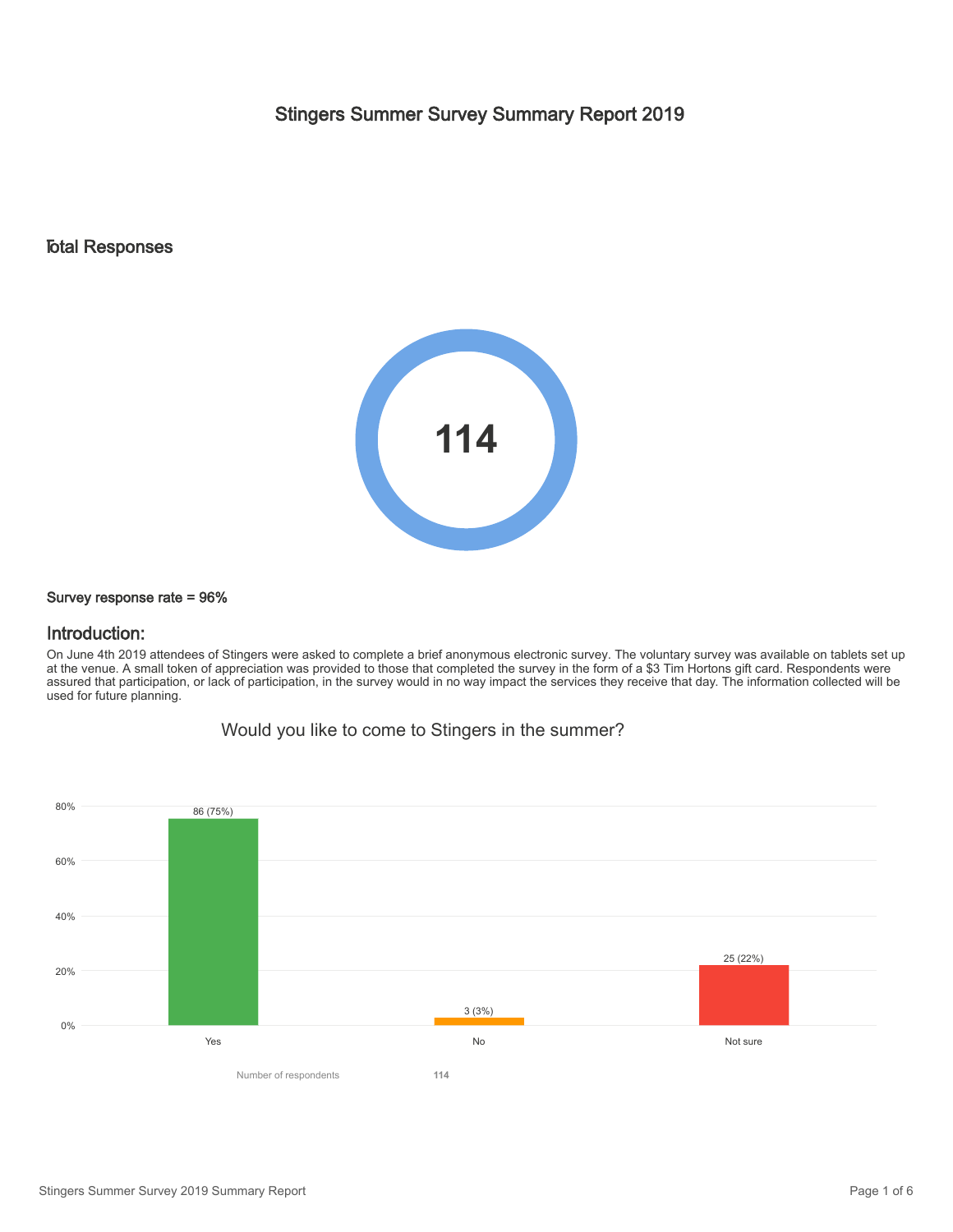# Which days of the week and times of day would you prefer to attend Stingers? Check all that apply

|                       | Morning        |            | Afternoon |            | Evening |            |
|-----------------------|----------------|------------|-----------|------------|---------|------------|
|                       | Count          | Percentage | Count     | Percentage | Count   | Percentage |
| Monday                | 14             | 15%        | 68        | 71%        | 31      | 32%        |
| Tuesday               | 11             | 10%        | 84        | 79%        | 26      | 24%        |
| Wednesday             | 10             | 11%        | 68        | 72%        | 30      | 32%        |
| Thursday              | 10             | 10%        | 70        | 72%        | 34      | 35%        |
| Friday                | 13             | 13%        | 64        | 65%        | 39      | 40%        |
| Other, please specify | $\overline{7}$ | 11%        | 47        | 71%        | 25      | 38%        |

|                                         | N   |
|-----------------------------------------|-----|
| Monday                                  | 96  |
| Tuesday                                 | 107 |
| Wednesday                               | 95  |
| Thursday<br>and the control of the con- | 97  |
| Friday                                  | 98  |
| Other, please specify                   | 66  |

### 'Other' responses provided:

- Saturday x3
- Sunday x3
- Weekends
- Any day
- All the time
- Every day
- At school



## Do you need transportation to get here and/or home?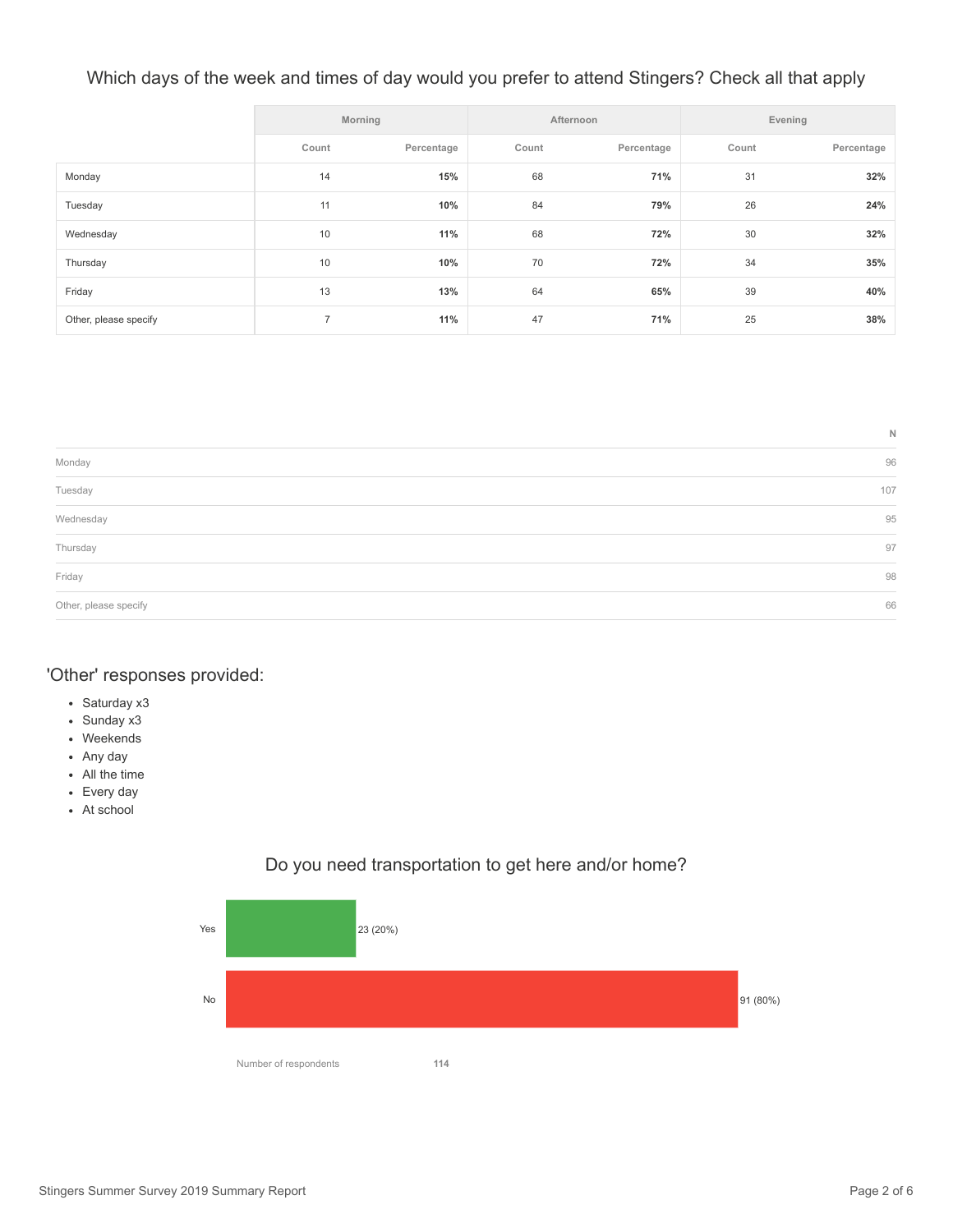If yes, from where? Check all that apply



# 'Other' responses provided:

- Addison x2
- North Augusta
- Mallorytown
- Elizabethtown-kitley



# What activities do you like to participate in at Stingers? Check all that apply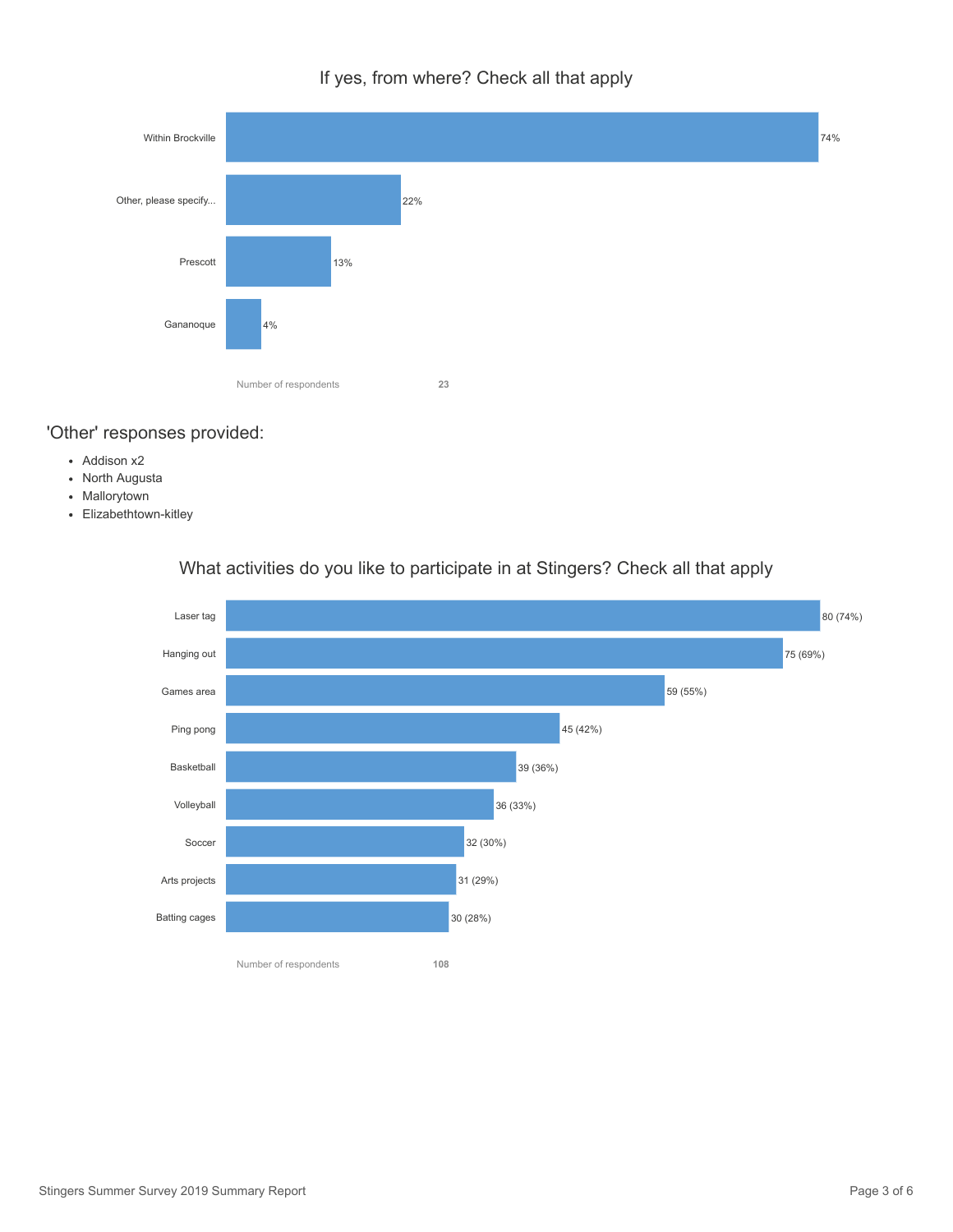## What other activities would you like Stingers to offer? Please list:

- Nothing/ don't know x9
- Paintball x6
- Dance x5
- Virtual Reality x4
- Dungeons & Dragons x4
- Ball hockey x3
- Air soft x3
- Group games x2
- Robotics x2
- Lots of food/more food x2
- Karaoke
- Boxing
- More basketball nets
- Computers
- Arts and crafts
- Maybe the shooting range already set up?
- Splat ball
- Target practice
- Soccer
- Music
- More games
- Laser tag modes
- Board games
- Video games